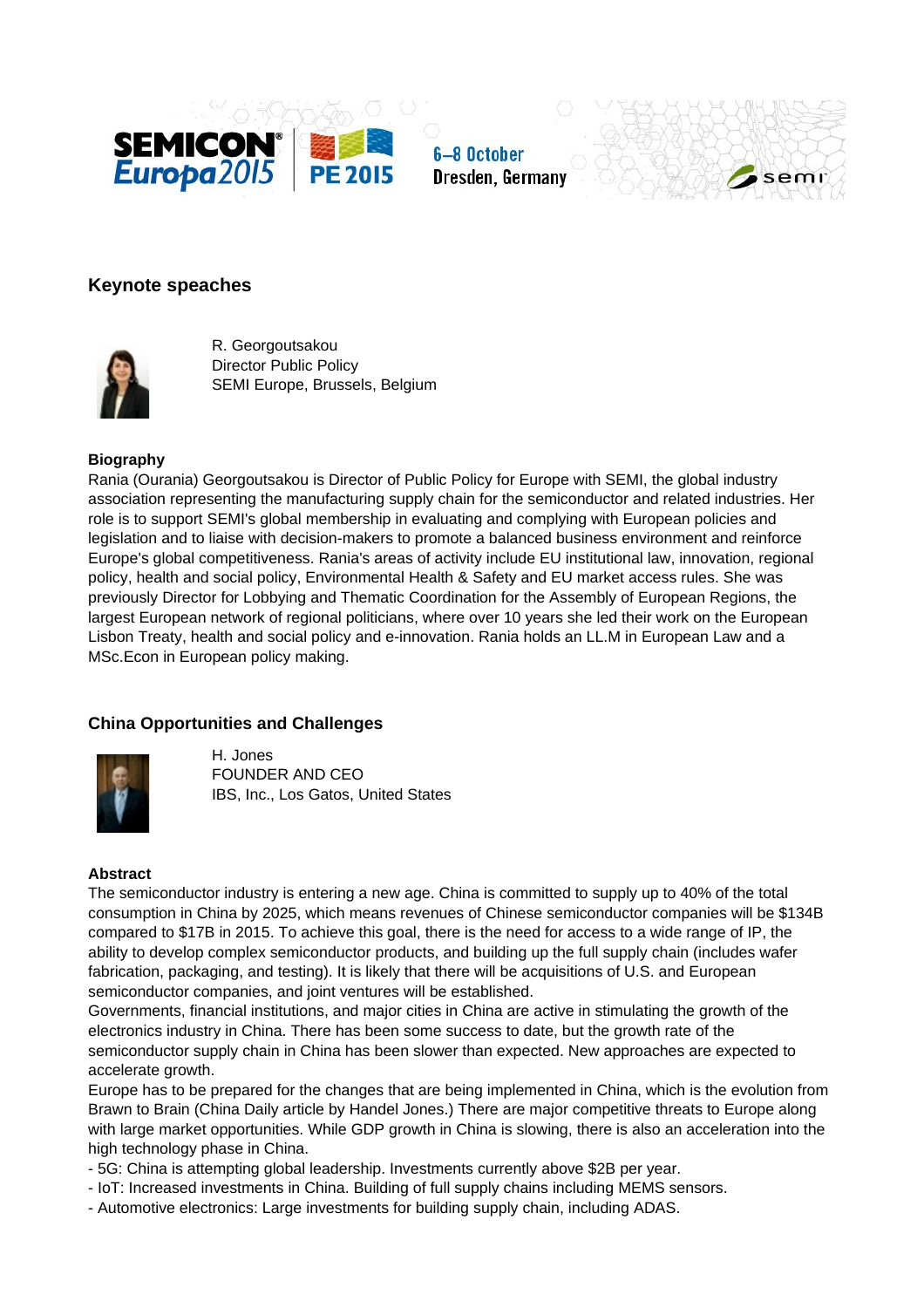- Other areas: Full supply chain for LED lighting, UHD flat-panel displays, super computers, optical communications (gives access to advanced technologies and manufacturing-intensive industries). The China of 2020 to 2025 will be very different from the China of 2010 to 2015, and it is important to have good understanding of the key factors for growth in China. Europe can obtain many opportunities from having creative strategies to actively participate in the emerging China.

## **Biography**

Has been in business for over 26 years

Previous experience in managing 1.5K+ engineers at Rockwell International, which included avionics, communications, and semiconductors. Strong emphasis on communications

Interface with most global leaders in electronics industry, with customers in U.S., Europe, South Korea, Japan, Taiwan, China, India, etc

Interface and support for major global corporations such as Intel, Qualcomm, Broadcom, Microsoft, Seagate, Samsung, SK Hynix, Sony, Toshiba, Apple, Cisco, Huawei, IBM, Fujitsu, Canon, Hitachi, Renesas, TSMC, Globalfoundries, SMIC, STMicroelectronics, NXP, TI, ARM, and others

Participated with French Government on their advanced technology initiatives

Interface and support for financial institutions such as Goldman Sachs, Carlyle, Blackstone, CitiGroup,

Warburg Pincus, Walden, KKR, Morgan Stanley, Credit Suisse, BNP Paribas, Bain Capital, Bank of America, TPG, and others

Involved with advanced technology concepts, including smartphone, IoT, and other high volume devices. Active in supporting companies in high performance infrastructure applications

Strong expertise in China. Latest book is called China's Globalization (How China Becomes No. 1). Published business book entitled Chinamerica (McGraw Hill)

Forbes blog contributor, China Daily articles, Global Times editorials, Wall Street Journal, and others Involved in number of due diligence projects on number of IPOs

Support for strategic initiatives for number of global technology leaders